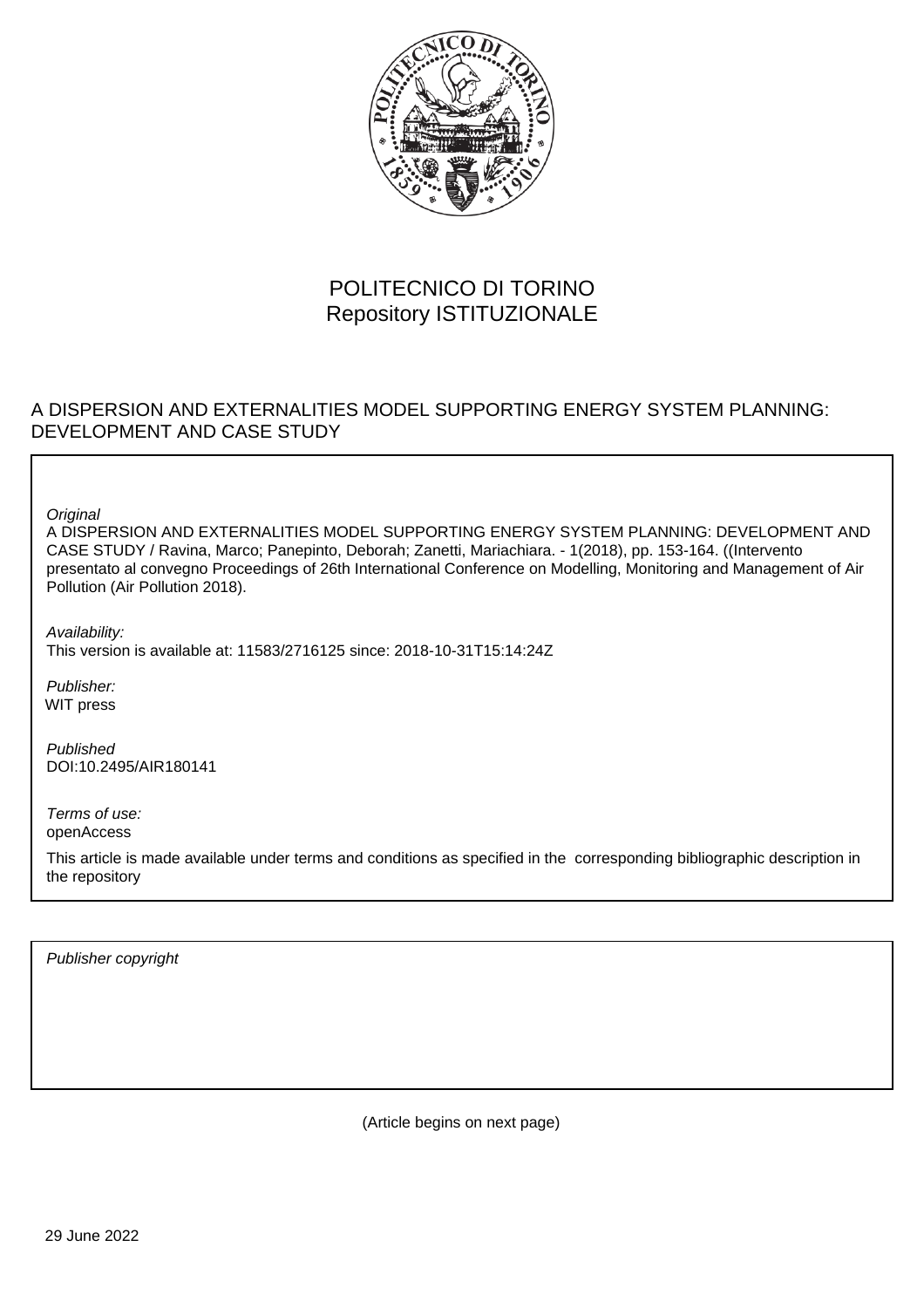## A DISPERSION AND EXTERNALITIES MODEL SUPPORTING ENERGY SYSTEM PLANNING: DEVELOPMENT AND CASE STUDY

#### MARCO RAVINA, DEBORAH PANEPINTO & MARIA CHIARA ZANETTI Department of Engineering for Environment, Land and Infrastructures, Politecnico di Torino, Italy

#### ABSTRACT

High pollution levels in urban areas represent a hazard for human health. Energy conversion activities are one of the main sources of gaseous pollutants. At the local scale, starting from the planning stage, stakeholders need efficient indicators of the potential effects of an energy scenario on human health and the environment. In this sense, the use of modelling tools estimating health impacts and costs of air pollution is recognized as a useful support to planning and management processes. In this paper, an update of the development of the DIATI Dispersion and Externalities Model (DIDEM) is presented. The DIDEM model simulates the impacts of air pollution following the methodology of the impact pathway approach, through the calculation of externalities. This tool implements check and correction procedures on input data, data formatting, management and post-processing of pollutant dispersion simulation and calculation of pollutant-induced health effects and costs. DIDEM model was tested in a study of the district heating (DH) network of Turin, Italy. In this case study, two scenarios (present and future) were evaluated in terms of difference of health damage costs. The second stage of the study, consisting in the evaluation of a future extension of the DH system, is reported in this paper. The results show that changes in the management of energy conversion and distribution might affect the incidence and costs of health impacts over the studied area. A discussion on the use of externalities as an efficient and clear indicator for supporting energy planning is finally reported.

*Keywords: air pollution, impact pathway, modelling, health, external costs, heating network.* 

#### 1 INTRODUCTION

Sustainable development is becoming a foundational principle in the energy management decision process. This is progressively being recognised by decision and policy makers [1 2]. The entire energy life cycle generates impacts on air quality, both at the local and the global scale. The emission of greenhouse gases produces the alteration of the climate system, whose consequences on humans and ecosystems are currently being observed worldwide [3]. At the local scale, several macro- and micro-pollutants (such as  $NO<sub>x</sub>$ , CO, SO<sub>2</sub>, particulate matter and other minor species) are emitted into the lower levels of the atmosphere, generating adverse consequences on human health and ecosystems.

 The impacts of pollution at the local scale may be evaluated on terms of air quality (pollutants concentrations) or by applying epidemiologic criteria, i.e. estimating their effects on human health. These latter may be quantified either by the estimation of the increase (or reduction) of cases of health incomes or by the estimation of the external health damage costs associated to air pollution.

 The estimation of pollutant-induced health impacts is a well-known topic among the scientific community. Decades of toxicological, clinical and epidemiological research support the tools and methodologies currently applied [4]. At present, although the concept of external costs has frequently been object of criticism due to the high uncertainty associated to it [19], this method is still considered to provide efficient indicators in support of the energy management decision-making process.

 One of the most recognized and used method of analysis is the impact pathway approach (IPA), firstly introduced by the External Costs of Energy (ExternE) project series [5]. The

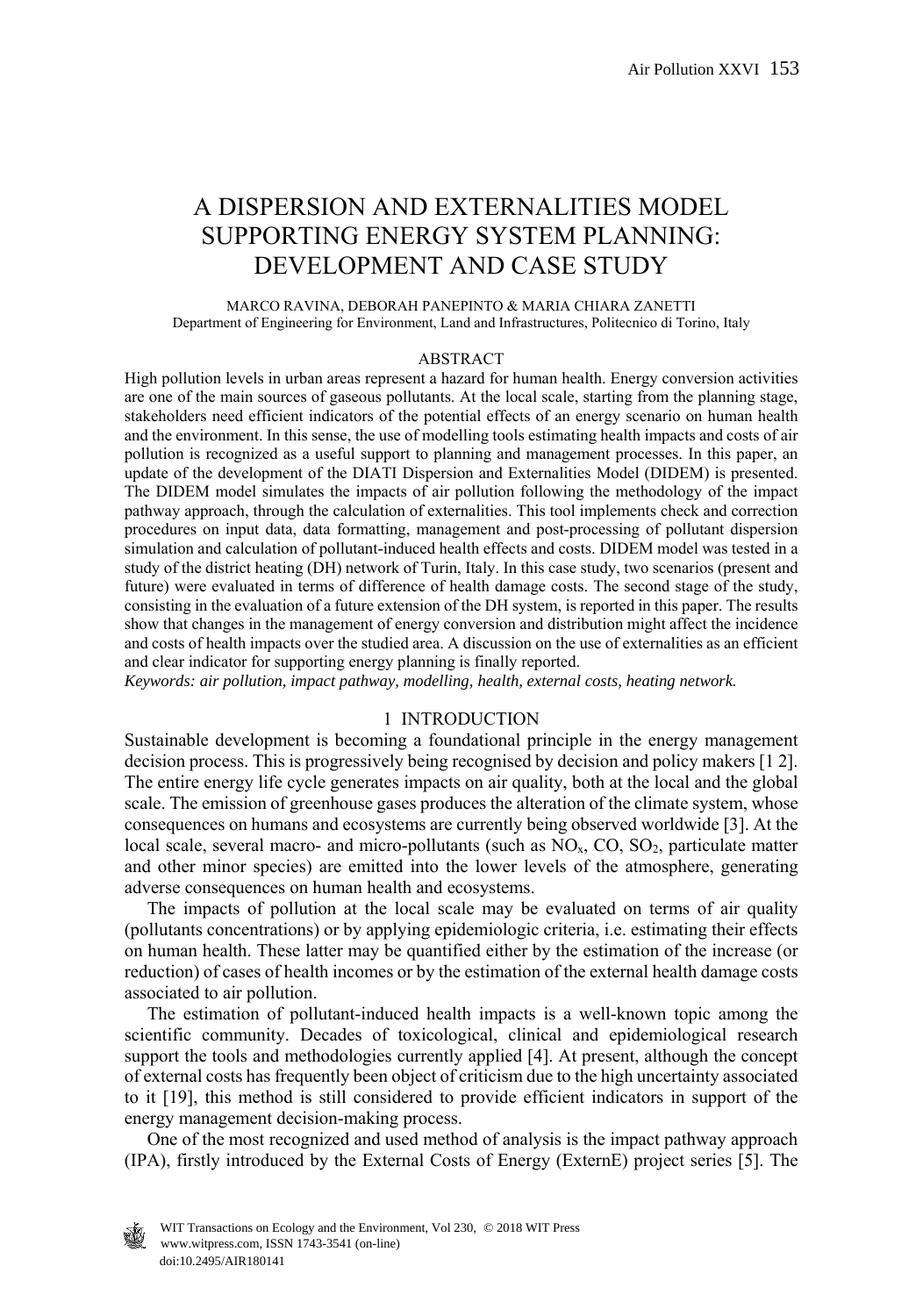IPA a bottom-up-approach in which environmental benefits and costs are estimated by following the pathway from source emissions via quality changes of air to physical impacts, before being expressed in monetary benefits and costs. Health Impact Assessment (HIA) through IPA has been proposed as a key methodology to integrate evidence in the energy decision-making process [6]. The results of HIA provide detailed and understandable information, ready to be directly transmitted to stakeholders (companies, administrations, population). The results of HIA may be represented in different forms. If the incremental burden of disease is estimated, health effects may be represented aggregating morbidity and mortality endpoints. The concepts Disability-Adjusted Life Years (DALYs) and Quality-Adjusted Life Years (QALYs) are used for this purpose [7]. If a cost-benefit analysis (CBA) is conducted, air-pollution induced external costs are quantified.

 Several modelling tools have been developed in support of HIA studies. These tools present differences in methodology, structure, scope and scale of application, spatial and temporal resolution and other factors, such as usability and accessibility [4]. These models are often structured following the IPA, i.e. simulating the pollutant pathway from source of emissions to the final endpoints.

 Recently, we presented a new integrated tool for the calculation of environmental impacts, human health effects and external costs associated to air pollution. This tool is referred as the DIDEM model (DIATI Dispersion and Externalities Model), where DIATI stands for Department of Engineering for Environment, Land and Infrastructures of Turin Polytechnic, Italy [17]. The DIDEM model was designed to analyse and compare two (or more) operating scenarios through an integrated implementation of a IPA-based health impact assessment associated to a calculation of health damage costs. The main features of DIDEM are:

- The integration of an advanced pollutant dispersion modelling with the calculation of health concentration-response functions (CRFs), implemented following the latest World Health Organization (WHO) recommendations;
- The implementation of different confidence levels on CRFs data reported by the WHO, resulting in a precise estimation of uncertainty associated to the calculation of health effects;
- The implementation of updated monetary values of health effects introduced by the EU's Clean Air Policy Package.

 Given its structure and features (fine spatial resolution and limited geographic scope), DIDEM model is addressed to be applied at the local scale (e.g. urban areas), to compare the compatibility of different energy scenarios in support of local policy planning.

 In [17], DIDEM model was tested on a real case study, represented by a comparative analysis on the district heating network of Turin, a town located in north-western Italy.

 The objective of this paper is to report i) and update on the advances made in the development of DIDEM and ii) an extension of the case study of Turin, reporting the results of a new stage of the study.

## 2 METHODOLOGY

The DIATI integrated dispersion and externalities model (DIDEM) is based on the impact pathway approach and calculates the concentration of pollutants and the delta-external costs associated to the comparative analysis of emission scenarios. Comparative analysis is obtained by comparing the present situation to an alternative (previous or yet to be implemented) operating energy scenario.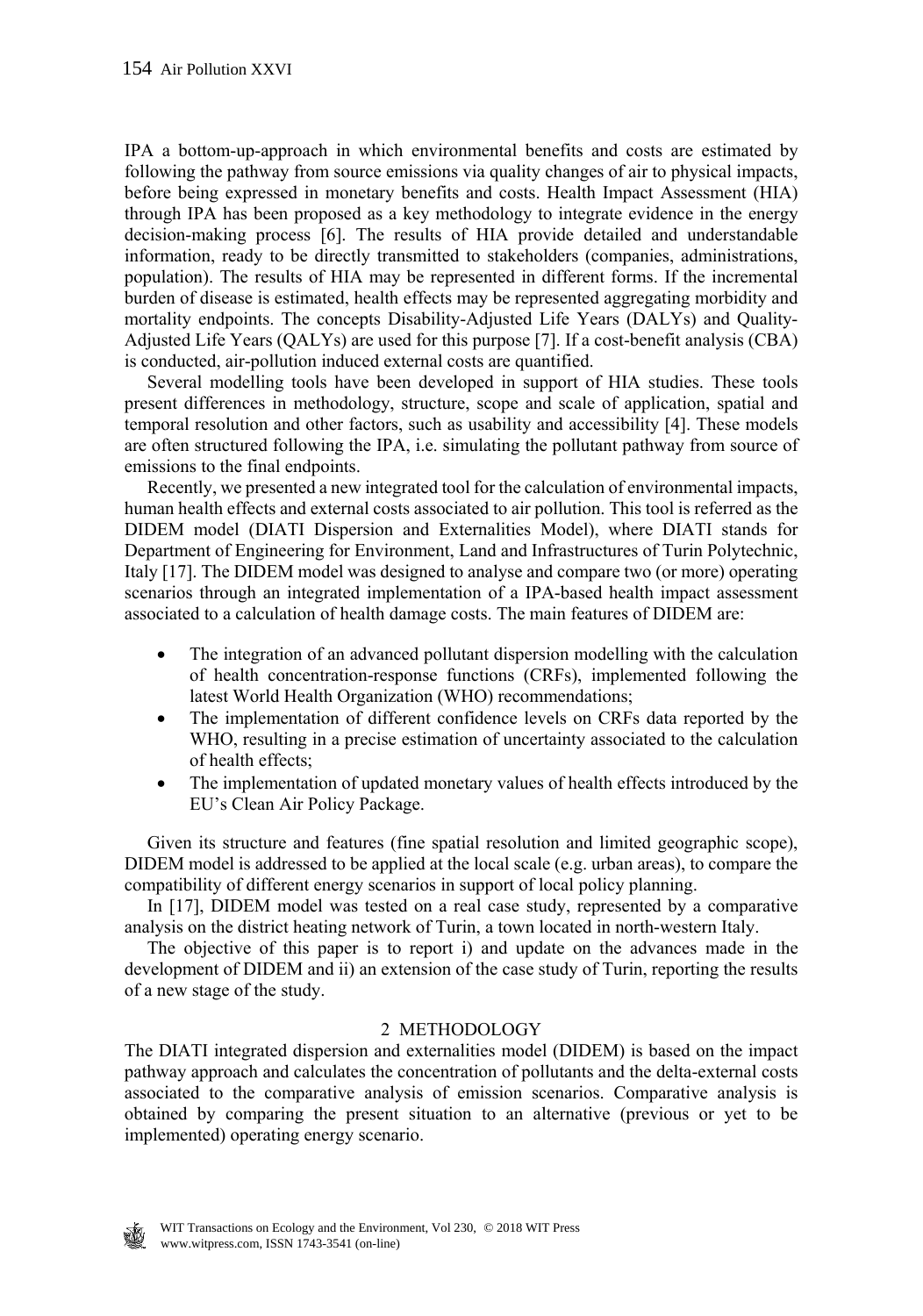The methodological and operating structure of DIDEM is described in detail in [17]. In following the IPA, this model links the simulation of pollutants dispersion [8] to the concentration-exposure-response functions provided by latest WHO recommendations [9 10]. Subsequently, the model associates monetary values to the incremental incidence of health incomes. The code was developed with MATLAB® and is organized in separated modules, connected one each other.

The model structure and the case study are described in the following.

## 2.1 DIDEM model structure and updates

DIDEM model requires the following input data:

- $\bullet$  Hourly emission flow of NO<sub>x</sub>, PM<sub>2.5</sub> and PM<sub>10</sub> for each emission source (point or area source are allowed);
- Physical parameters of the emission exhaust gas stream (temperature, velocity, flux);
- Geometric parameters of the emission sources (height, diameter, location);
- Grids of population density over the modelling domain;
- Data of background rates of different health incomes in the area of study.

 Once received the input data, DIDEM runs a control routine, then executes the dispersion model. Once the run of the pollutant dispersion is terminated, the DIDEM model generates concentration grids and calculates concentration differences. The change in health effects and the associated external costs are then calculated.

The DIDEM model provides different outputs:

- Maps of concentration difference of  $NO<sub>x</sub>$ ,  $PM<sub>2.5</sub>$  and  $PM<sub>10</sub>$  over the modelling domain (in ASCII format).
- Tables of five maximum and minimum concentration differences, with the related position in the spatial domain and the time of occurrence;
- Maps of distribution of delta external costs over the modelling domain;
- Tables reporting the total variation in health effects and external costs associated to the considered scenarios. The results reported herein are differentiated depending on the level of confidence of the input health effect/response pairs considered.

 In its original structure, the DIDEM model was composed by the following four integrated modules. The operation of these modules are integrally described in [17].

- Module 1 (m1\_extract.m): emission source data extraction and analysis.
- Module 2 (m2 pte bae gen.m): CALPUFF dispersion model set-up and execution.
- Module 3 (m3 calpost.m): elaboration of CALPUFF output: generation of deltaconcentration maps, calculation of maximum and minimum delta-concentrations.
- Module 4 (m4 extern.m): calculation of the variation of health incomes, deltaexternal costs and the related uncertainty range.

 As the research project on DIDEM is currently under development, presently the structure of the model results updated and integrated with new modules and features. In addition, dialog and message boxes were added to new and existing modules, to facilitate the interaction with the user. The new modular structure of DIDEM is reported in Fig. 1.

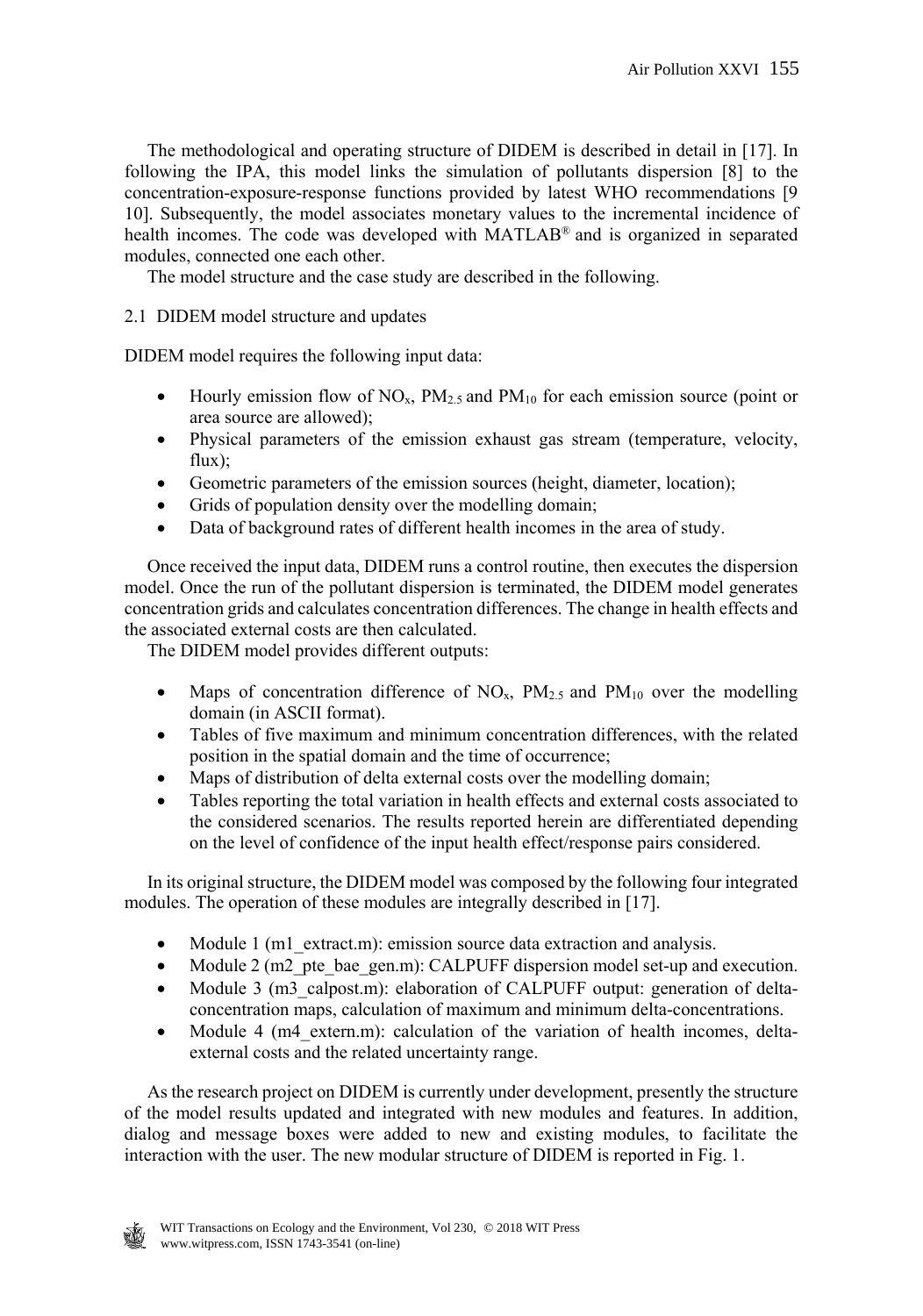

Figure 1: Modular structure of DIDEM model.

 A new module called *m0\_data\_integration* was introduced with the aim of integrating possible missing or incomplete data coming from the emission sources. The structure of this module is based on a logical procedure represented by the flow chart of Fig. 2. If data of pollutant emission flow are missing, this module estimates them using the existing information available on the emission source. As shown by Fig. 2, this procedure implements priority criteria for the data integration. As a minimum criterion, data of hourly fuel consumption or thermal energy production should be at least present for each source.

 The original Module 1 called *m1\_extract* was modified and split in two modules, a new version of *m1\_extract* and *m2\_flux\_analysis\_correction*. The function of these two modules remains the analysis of the flux of pollutants emitted by each source. For each data series, the basic statistic information (average, standard deviation, range) are displayed, and the series are plotted on screen. The user is then asked to correct or approve these data. Missing values are substituted with the procedure reported in [17].

 The most significant update recently implemented in DIDEM is the possibility of using other dispersion models besides CALPUFF. To this end, previous module 2 and module 3 (presently called module 3 *m3\_calrun* and module 4 *m4\_calpost*) were recently modified to enable different options for the format of input and output data, depending on the model intended to use. Presently, the possible options include the lagrangian particle model SPRAY [20] and the hybrid stationary model AERMOD [21]. SPRAY is a commercial threedimensional model able to take into account the spatial and temporal inhomogeneities of both the mean flow and turbulence. It is considered one of the most advanced dispersion model presently on the market. AERMOD is a freeware plume model that incorporates air dispersion based on planetary boundary layer turbulence structure and scaling concepts, including treatment of both surface and elevated sources, and both simple and complex terrain. The structure of the last module (*m5\_extern*) remained substantially unchanged with respect to the initial version of the model.

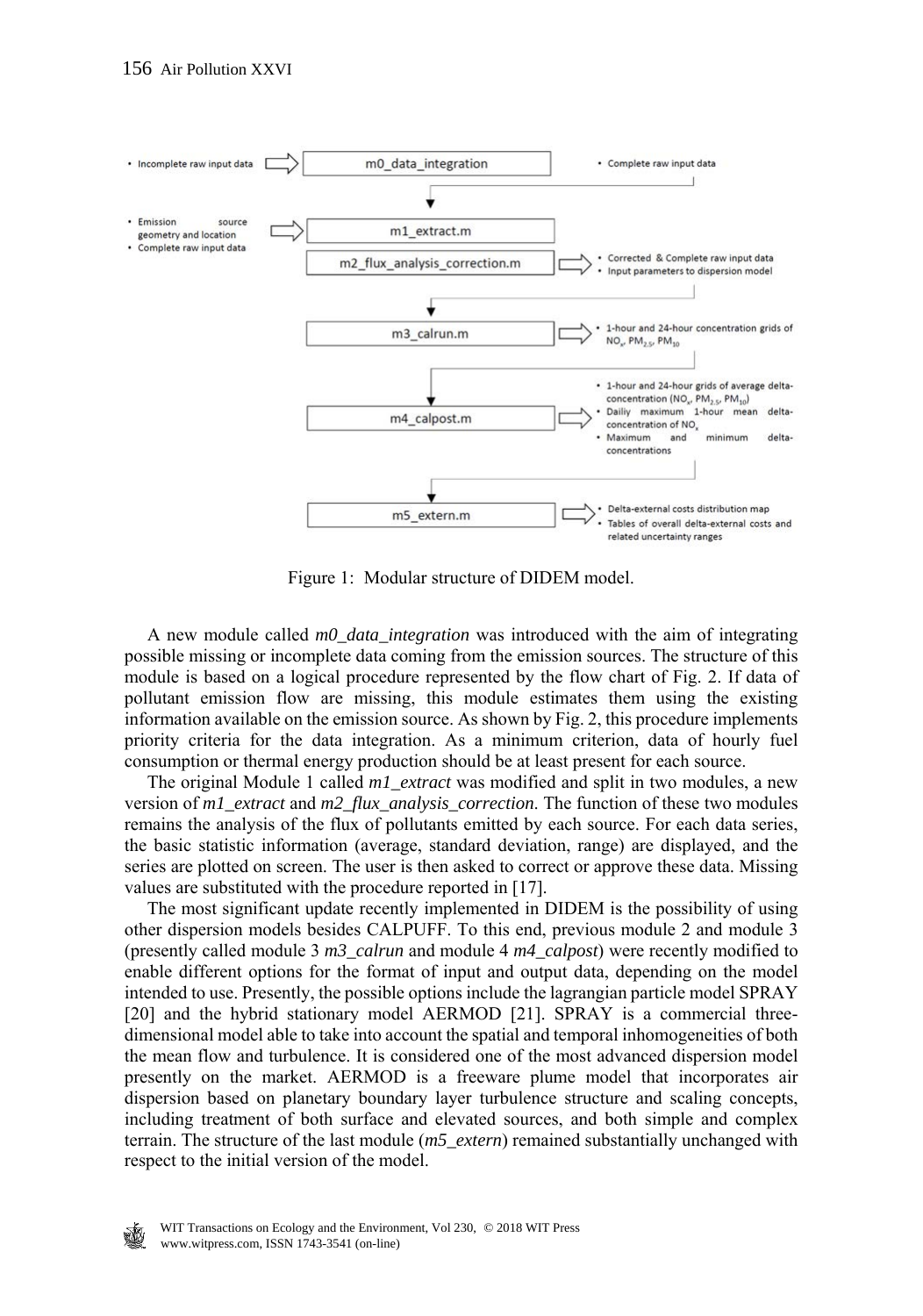

Figure 2: Flow chart of the procedure implemented in DIDEM for the integration of the incomplete input data.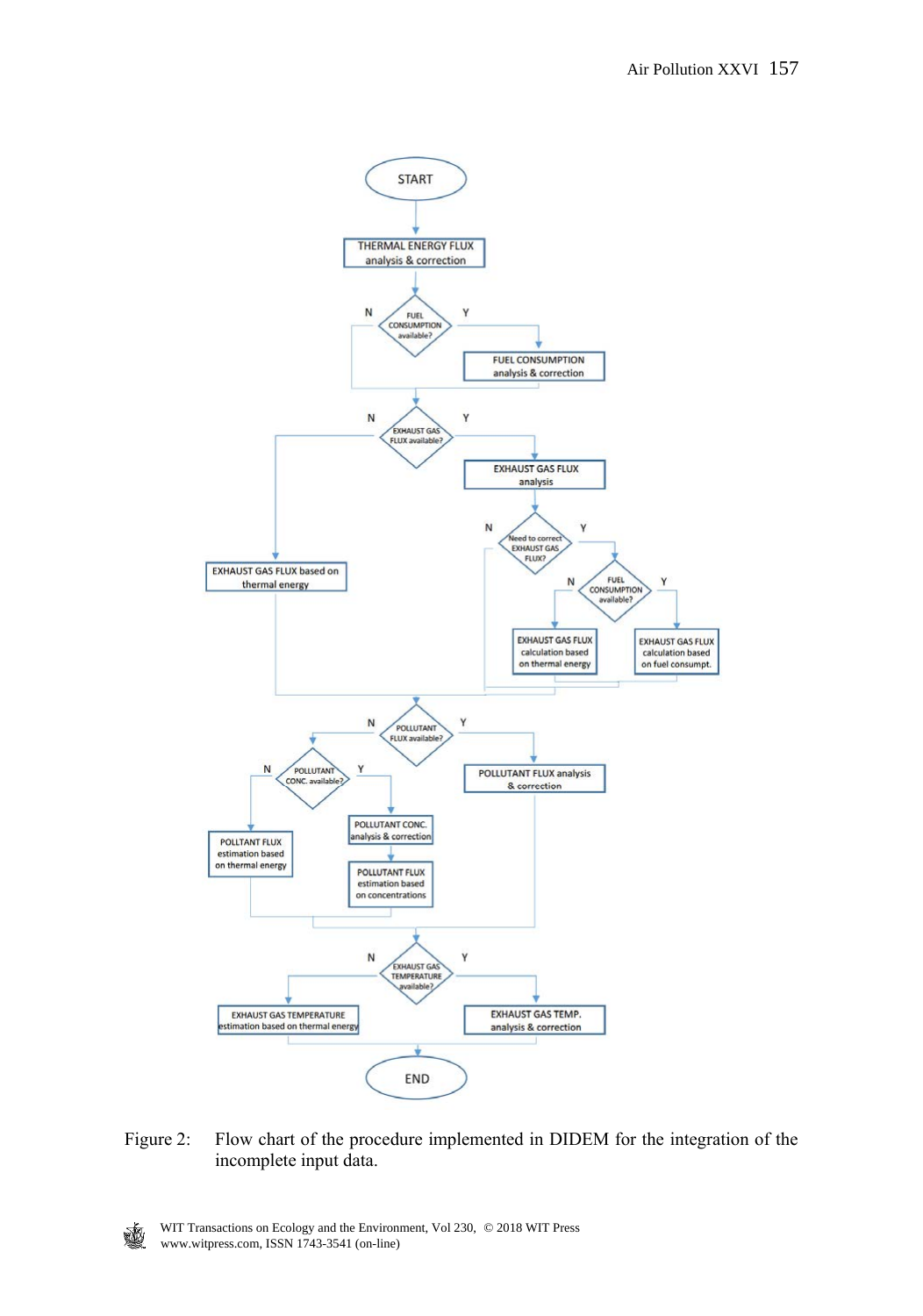#### 2.2 Case study

The first application of the DIDEM model was on a case study in the city of Turin, Italy. This study focused on a comparative analysis of the operation of the district heating (DH) network distributing thermal energy to the city for heating purposes. At present, Turin has one of the largest DH networks in Europe. The residential volume currently served by Turin's DH network amounts to about 60 million  $m<sup>3</sup>$ . The plan of extension developed by local authorities is expected to cover further 11 million  $m<sup>3</sup>$  within the year 2022.

 The study of Turin's DH network was divided in two stages. In the first stage, the impacts on human health and the environment presently generated by the cogeneration plants powering the DH network were compared with an alternative scenario, represented by a complete absence of DH network. In the alternative scenario, the operation of centralized autonomous, small-sized thermal installations was considered for household heating and sanitary hot water production. The results of the first stage of analysis is reported in detail in [17].

 In the second stage of the study, whose results are presented in this paper, simulations were made to evaluate a possible future extension of the DH network. To this end, the present situation was represented by the actual environmental impacts of the DH system plus the emissions of the centralized heating systems that are going to be connected (within 2022) to the DH network. The alternative scenario was represented by the energetic and environmental performance of the DH system in year 2022, i.e. after the connection of new residential volume. Emission from the residential units not included in the DH network extension plan were not considered in the scenarios.

 $NO<sub>x</sub>$  and PM emissions were studied for the year 2016, considering a time resolution of 1 hour and a modelling domain of  $100 \times 100$  km<sup>2</sup>, with a horizontal resolution of 1 km. Additional information on the case study and the settings of CALPUFF model may be found in [14] and [17].

 Turin's DH network is currently powered by a system of three cogeneration plants (Moncalieri 1, Moncalieri 2 and Torino Nord 1) and four back-up units (Moncalieri, Torino Nord, BIT, Politecnico). All conversion plants are fuelled by natural gas. Input hourly data of thermal energy production,  $NO<sub>x</sub>$  emission and total suspended particulate (TSP) emission for the year 2016 were provided by the plants' operator IREN ENERGIA [15] and are reported in Table 1.

 The simulation of the present scenario included the emissions from the power plants and the autonomous centralized boilers expected to be removed within 2022. Flow of thermal energy,  $NO<sub>x</sub>$  and PM from these installations were calculated. The annual thermal energy demand of the residential units was calculated with a model proposed in the documentation of Turin metropolitan city energy planning.  $NO<sub>x</sub>$  and PM emission factors were set to 80 kg/GWh and 4.4 kg/GWh respectively, accordingly to Piedmont's Regional Decree n. 46- 11968 [16]. Emissions from the residential units were supposed to have a height of 25 m and a diameter of 0.8 m.

 The alternative scenario considered the emissions from power plants in 2022, after the extension of Turin's DH network. The estimation of the new operating configuration of the system was developed by the plants' operator IREN ENERGIA, according to the expected increase of thermal energy consumption. Hourly flows of thermal energy, electricity and pollutants emission were elaborated starting from empiric considerations, based on the actual operating mode of the DH network. It must be pointed out that no new power plant is expected to be run to satisfy the additional heat request.

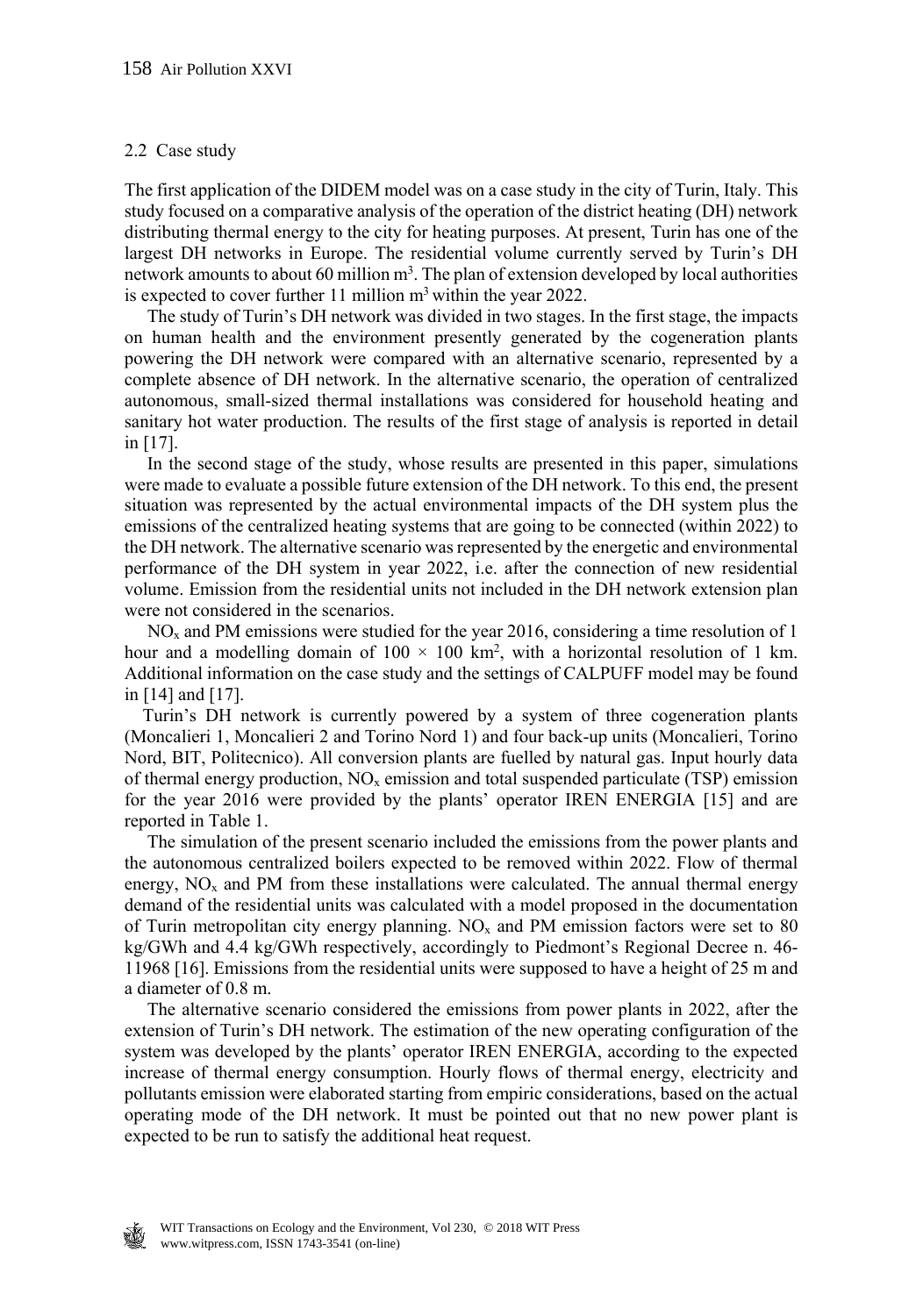The total consumption of primary energy, as well as the emission of  $NO<sub>x</sub>$  and total PM of present and alternative scenario are reported in Table 1.

#### 3 CASE STUDY RESULTS

This section reports the results of the second stage of Turin's DH network case study. The results of the first stage were previously reported in [17]. However, the results of the first stage will be called back in the present paper to provide a general discussion.

 The emission balance of future and present scenarios is reported in Table 1. As shown by Table 1, the extension of the DH network is expected to bring to a decrease of primary energy consumption of 409 GWh, corresponding to 184.2 kt/y of  $CO<sub>2</sub>$ . Emission of NO<sub>x</sub> and total PM are also expected to decrease of an amount of 60.8 t/y and 3.8 t/y respectively.

 The result obtained by the study of pollutant dispersion with CALPUFF model is reported in Figs 3 and 4. Fig. 3 reports the  $NO<sub>x</sub>$  delta-concentration map over the metropolitan area of Turin. The concentration differences are lower than zero, meaning that the future scenario (DH network extension) is preferable to the present situation. The reduction of  $NO<sub>x</sub>$ concentration ranges from 0.1 to  $\mu$ g/m<sup>3</sup> to 1.5  $\mu$ g/m<sup>3</sup>. These local effects are mainly limited to the urban area and to the hilly areas located in the eastern part of the town. Fig. 4 reports the total PM delta-concentration map the concentration differences reported herein range from +0.01 μg/m<sup>3</sup> (a limited area next to Moncalieri power plant) to -0.09 μg/m<sup>3</sup> (most of the centrals and eastern districts of the urban area). Considered that the fuel used in the power plants is natural gas, PM delta-concentrations are significantly lower than  $NO<sub>x</sub>$  deltaconcentrations.

 Once terminated the simulation of pollutant dispersion, DIDEM model transferred the results to module 5, to calculate the variation of health effects and quantify the related

|                                                | Present situation (year 2016) |                                                        |                                                        |         | Future scenario<br>(year 2022) |                                  |  |
|------------------------------------------------|-------------------------------|--------------------------------------------------------|--------------------------------------------------------|---------|--------------------------------|----------------------------------|--|
| Variable                                       | Power<br>DH                   | Buildings to<br>plants to be connected<br>to DH (heat) | Buildings to<br>be connected<br>to DH<br>(electricity) | Total   | Power plants to<br>DH          | Delta<br>(future $-$<br>present) |  |
| Primary<br>energy<br>consumption<br>(GWh)      | 9,992                         | 684                                                    | 706                                                    | 11,382  | 10,973                         | $-409$                           |  |
| CO <sub>2</sub><br>emission<br>$(\text{kt/y})$ | 1,978.4                       | 135.4                                                  | 233.0                                                  | 2,346.8 | 2,162.6                        | $-184.2$                         |  |
| $NO_{x}$<br>emission (t)                       | 327.7                         | 54.7                                                   | 88.9                                                   | 471.4   | 410.6                          | $-60.8$                          |  |
| <b>TSP</b><br>emission (t)                     | 16.3                          | 3.0                                                    | 4.9                                                    | 24.2    | 20.4                           | $-3.8$                           |  |

| Table 1: Energy and pollutants emission balance for the case study considered. |  |  |  |  |  |  |  |  |
|--------------------------------------------------------------------------------|--|--|--|--|--|--|--|--|
|--------------------------------------------------------------------------------|--|--|--|--|--|--|--|--|

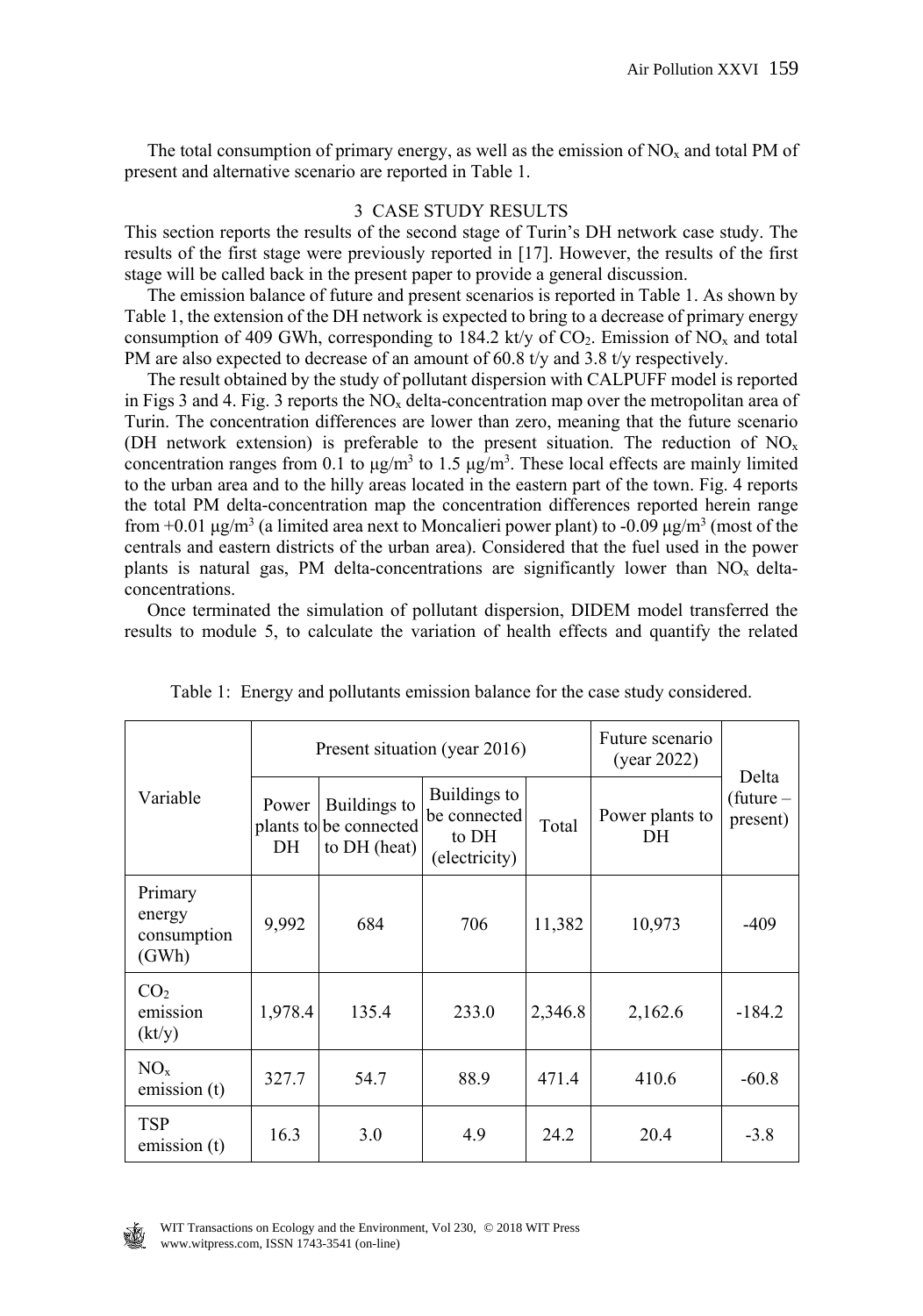external costs. Fig. 5 shows delta-external costs distribution over the entire modelling domain. The spatial distribution of delta-external costs reflects partly the results of Fig. 3 and Fig. 4, as the reduction of external costs depends both by concentration differences and population density.

 Table 2 shows the sum of delta-external health costs over the modelling domain. The results are reported for both stage 1 (present vs. previous scenario) and stage 2 (future vs. present scenario) of the case study. The results are also differentiated depending on the confidence level on concentration-response functions (setting 1 and setting 2) used in the simulation. For more information about the methodologic approach at the basis of setting 1 and setting 2, refer to [17]. If pollutant-outcome pairs with high confidence level on CRF data are considered (setting 1), the extension of Turin's DH network (stage 2) is expected to bring a reduction of external health costs of around 753,000  $\epsilon$ /y. Adding the results of stage 1, the total reduction obtained for the whole case study is around 6,794,700  $E/y$ . If pollutantoutcome pairs with both high and medium confidence level on CRF data are considered (setting 2), the accomplishment of Stage 2 is expected to bring a reduction of external health costs of around 5,875,000  $\epsilon$ /y. Adding the results of stage 1, the total reduction obtained for the whole case study is around  $45,200,000 \text{ E/y}$ .

 Table 3 shows the same results of Table 2, expressed in terms of reduced premature deaths due to exposure to air pollution. For stage 2, this reduction ranges from 6 to 14 cases, depending on the level of confidence considered. If the results of stage 1 are included, the number of cases amounts to 55 and 309 for setting 1 and setting 2 respectively.



Figure 3: Map of average 1-hour delta-concentration of  $NO<sub>x</sub>$  in the urban area of Turin resulting from dispersion simulation (stage 2 of the study).

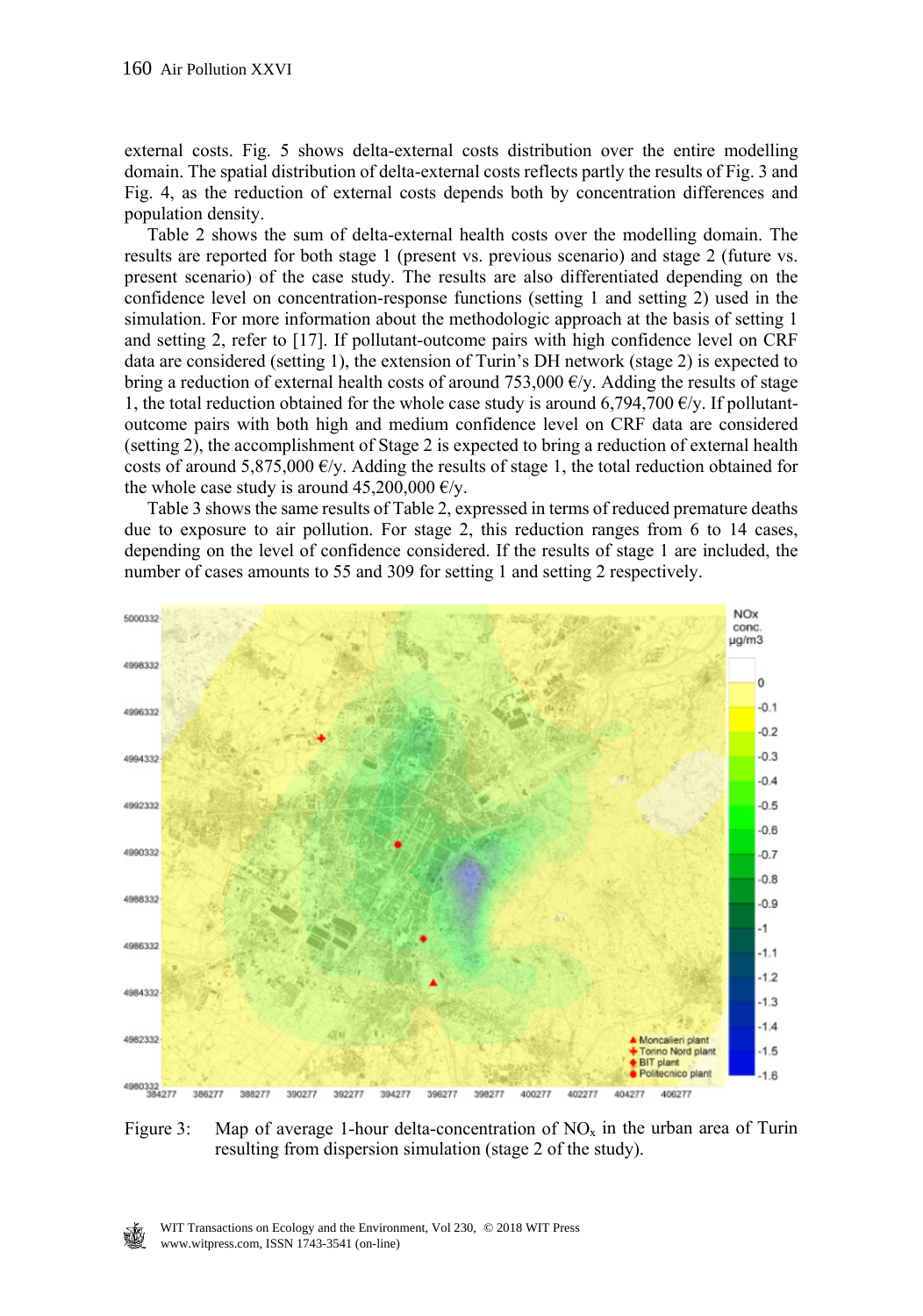

Figure 4: Map of average 1-hour delta-concentration of total suspended particulate in the urban area of Turin resulting from dispersion simulation (stage 2 of the study).



- Figure 5: Map of average delta-external costs resulting from the simulation with DIDEM model (stage 2 of the study).
- Table 2: Delta-external health costs for the case study resulting from simulation with DIDEM. More information on the simulation settings (high or medium confidence level) may be found in [17].

| Confidence level on<br>CRF data (Setting) | STAGE 1 $(\mathcal{E}/y)$ | STAGE 2 $(\epsilon/\gamma)$ | Delta external costs Delta external costs Delta external costs l<br>TOTAL $(\epsilon/\gamma)$ |
|-------------------------------------------|---------------------------|-----------------------------|-----------------------------------------------------------------------------------------------|
| High<br>(Setting 1, Group A)              | $-6,041,000$              | $-753,700$                  | $-6,794,700$                                                                                  |
| Medium<br>(Setting 2, Group $A+B$ )       | $-39,329,000$             | $-5,875,900$                | $-45,204,900$                                                                                 |

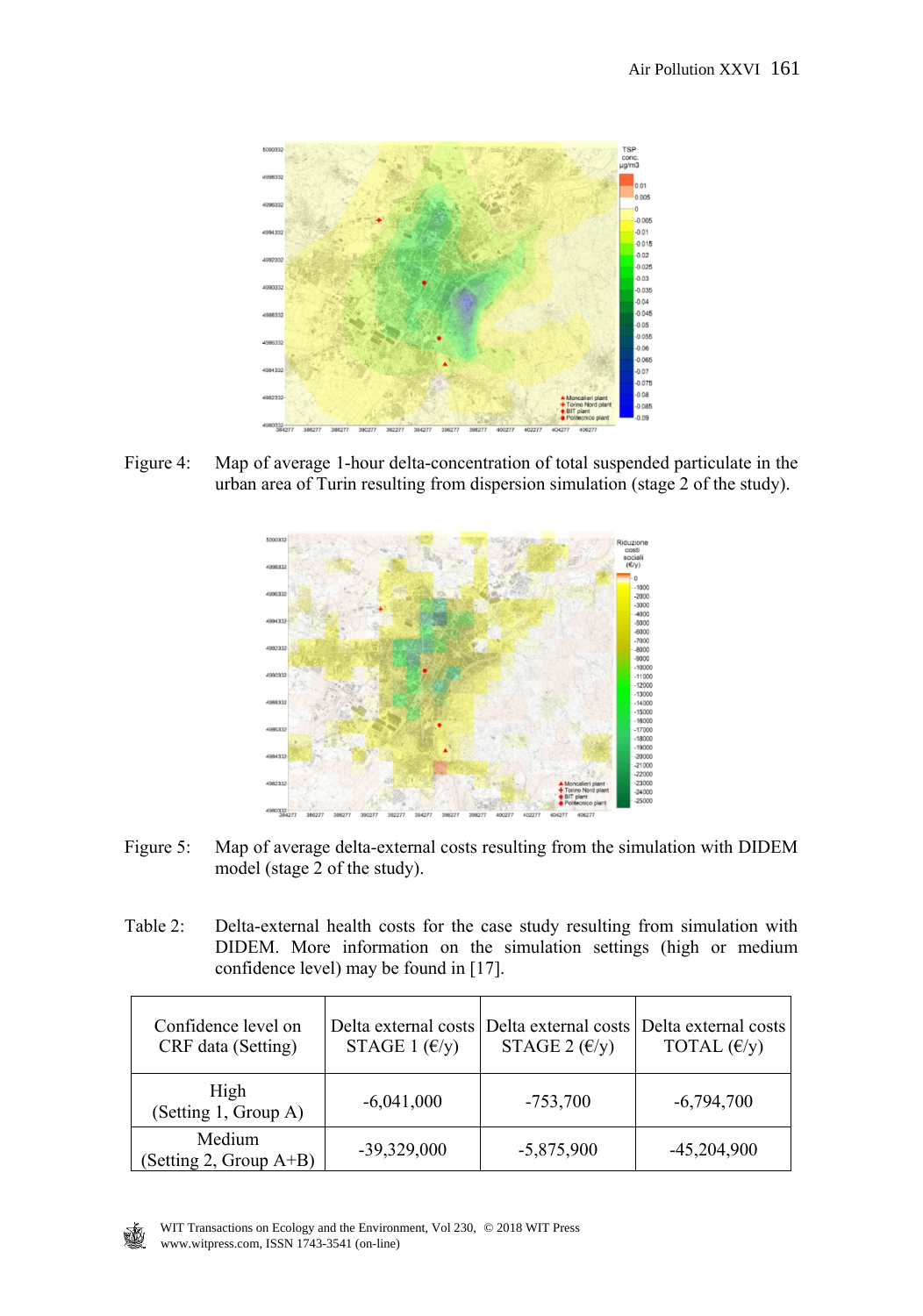Table 3: Variation of the number of premature deaths due to air pollution for the case study considered, resulting from simulation with DIDEM. More information on the simulation settings (high or medium confidence level) may be found in [17].

| Confidence level on<br>CRF data (Setting) | Number of<br>premature deaths<br>STAGE 1 $(\epsilon/\gamma)$ | Number of<br>premature deaths<br>STAGE 2 $(\epsilon/\gamma)$ | Number of<br>premature deaths<br>TOTAL $(\epsilon/y)$ |
|-------------------------------------------|--------------------------------------------------------------|--------------------------------------------------------------|-------------------------------------------------------|
| High<br>(Setting 1, Group A)              | -49                                                          | -6                                                           | $-55$                                                 |
| Medium<br>(Setting 2, Group A+B)          | $-295$                                                       | $-14$                                                        | $-309$                                                |

## 4 DISCUSSION

The results confirm that the presence of the DH network in the urban area of Turin leads to significant advantages in terms of air quality and avoided effects on human health. The calculation of externalities confirms that, without a DH network, local public costs for health maintenance in the area of Turin would have been significantly higher. The results of stage 2 show that these costs are expected to be further reduced within 2022, after the increase of the residential volume served by the DH system.

 Similar research studies reported in bibliography confirm the environmental advantages of DH systems [14], [18]. A substantial decrease of primary energy consumption, as well as  $CO<sub>2</sub>$ , NO<sub>x</sub> and total PM emission is in fact associated to the operation of DH systems powered by large centralized cogeneration plants.

 The DIDEM model confirmed being a suitable tool for this case study, as the structure of the work and the geographic scope (local scale) were appropriate for its application. The integration of data treatment, pollutant dispersion and implementation of the IPA performed by DIDEM model was useful in limiting the overall uncertainty associated to the whole modelling chain. This is an important aspect, as the quantification and minimization of uncertainty remains the main challenge in external health costs analysis [4]. In addition, the advanced features implemented in CALPUFF dispersion model (e.g. non-stationary processes, fine spatial resolution and chemical transformation), helped in reducing the uncertainty associated with the dispersion modelling phase.

 A detailed comparison of DIDEM model structure and other existing models implementing the IPA approach is reported in [17]. New points of discussion on the use of this modelling tool, as well as a benchmark on its calibration, could raise from simulating the case study of Turin's DH system with another modelling tool. To this end, a collaboration is currently going on with the research team working on the new version of the EcoSense model [22].

 In general, the use of modelling tools based on the impact pathway methodology provides important information on the potential impacts on human health associated to a change in Turin DH network energy management. In fact, the results show that single pollutants deltaconcentration does not provide complete information on the effects on the final receptor, i.e. population. These are instead represented by the variation of total costs over the considered area.

## 5 CONCLUSION

This paper presented the latest developments of the DIATI Dispersion and Externalities (DIDEM) model, engineered at the Department of Engineering for Environment, Land and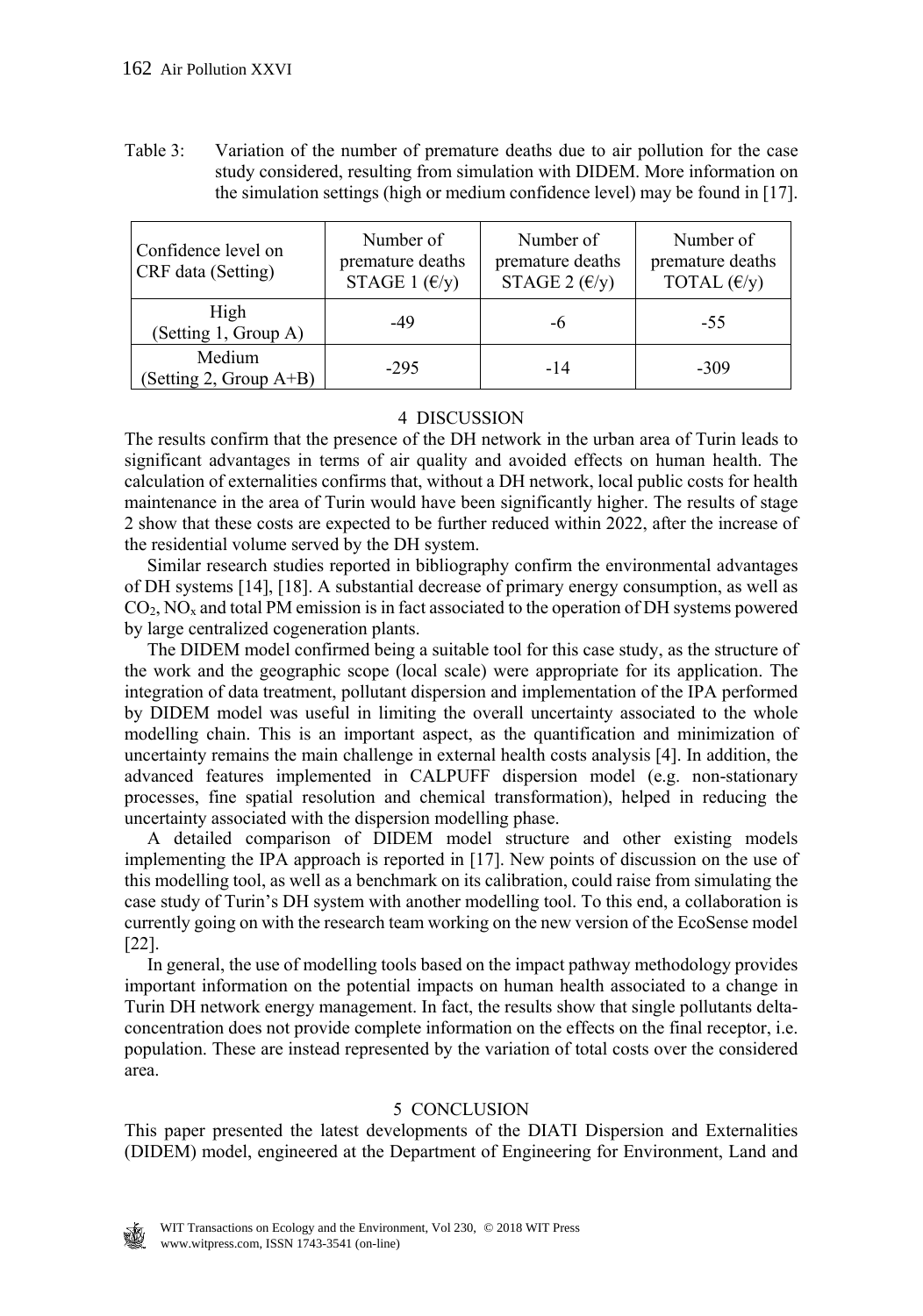Infrastructures of Turin Polytechnic, Italy. DIDEM was conceived to integrate pollutant dispersion modelling ( $NO<sub>x</sub>$  and PM) with the calculation of health effects and costs, following the latest recommendations on health concentration-response functions presented by the WHO. The recent developments of DIDEM included an improvement of input data treatment section, including a module for the integration of missing data of emission sources. An option for the formatting and run of alternative dispersion models (SPRAY and AERMOD) in addition to CALPUFF was also introduced. Finally, the interaction with the user was improved through the introduction of dialog and message boxes.

 This paper reported also an extension of the case study of Turin's DH network previously presented elsewhere. The results confirmed that district heating technologies represent a valuable solution for i) primary energy saving, ii) greenhouse gas emission and iii) reduction of local pollution and external health costs.

 External costs are considered as a market failure, implying an inefficient allocation of resources and economic losses to society. For this reason, they constitute an important indicator, apt to be immediately understood by all stakeholders (companies, administrations, population). This study confirmed that the use of specifically-designed, comparison-based modelling tools based on the impact pathway approach constitutes a valid support for the selection of the most environmentally and socially sustainable alternative of energy systems management.

#### REFERENCES

- [1] Panepinto, D., Brizio, E. & Genon, G., Atmospheric pollutants and air quality effects: limitation costs and environmental advantages (a cost–benefit approach). *Clean Technologies and Environmental Policy*, **16**, pp. 1805–1813, 2014. DOI: 10.1007/s10098-014-0727-6.
- [2] Santoyo-Castelazo, E. & Azapagic, A., Sustainability assessment of energy systems: integrating environmental, economic and social aspects. *Journal of Cleaner Production*, **80**, pp. 119–138, 2014. DOI: 10.1016/j.jclepro.2014.05.061.
- [3] Kirtman, B., Near-term climate change: projections and predictability. Eds G.K. Plattner, M. Tignor, S.K. Allen & J. Boschung, 2013.
- [4] Anenberg, S.C. et al., Survey of ambient air pollution health risk assessment tools. *Risk Analysis*, **36**(9), pp. 1718–1736, 2016. DOI: 10.1111/risa.12540.
- [5] European Commission, Externalities of Energy Vol. 2: Methodology method for estimation of physical impacts and monetary valuation for priority impact pathways. European Commission DG XII "Science, Research and Development", JOULE: Luxembourg, 1995.
- [6] Miranda, A.I. et al., A cost-efficiency and health benefit approach to improve urban air quality. *Science of the Total Environment*, **569**–**570**, pp. 342–351, 2016. DOI: http://dx.doi.org/10.1016/j.scitotenv.2016.06.102.
- [7] Hammitt, J.K. & Haninger, K., Valuing nonfatal health risk as a function of illness severity and duration: Benefit transfer using QALYs. *Journal of Environmental Economics and Management* **82**, pp. 17–38, 2017. DOI: 10.1016/j.jeem.2016.10.002.
- [8] U.S. Environmental Protection Agency (US EPA) (2011), CALPUFF modeling system user's manual, version 6.
- [9] WHO, Health Risks of Air Pollution in Europe HRAPIE Project. Recommendations for concentration−response functions for cost−benefit analysis of particulate matter, ozone and nitrogen dioxide, World Health Organization, Regional Office for Europe: Copenhagen, Denmark, p. 54, 2013.